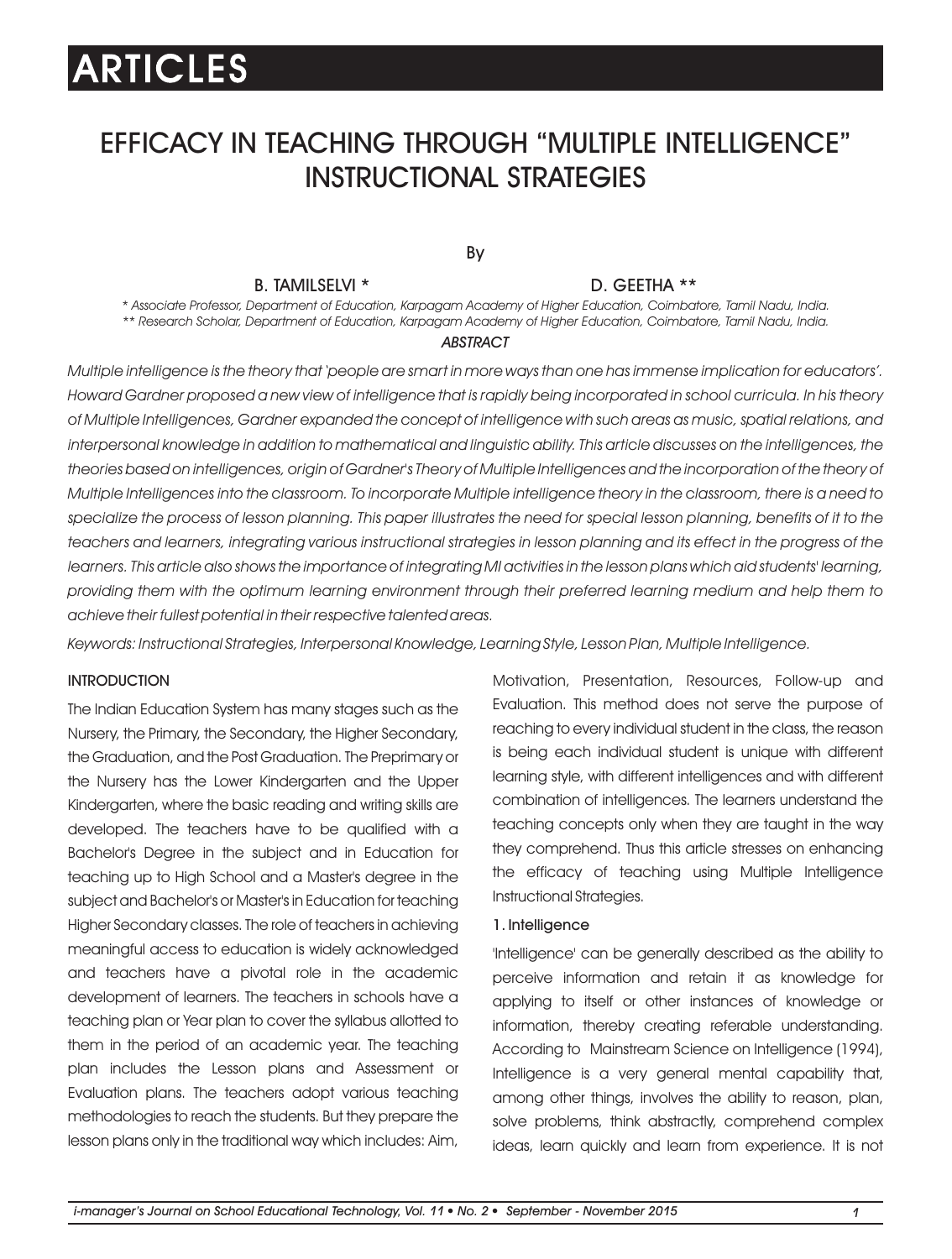merely book learning, a narrow academic skill, or testtaking smarts. Rather, it reflects a broader and deeper capability for comprehending the surroundings - 'catching on', 'making sense' of things, or 'figuring out' what to do.

### *1.1 Theories on Intelligence*

The idea that intelligence is multifaceted is not new. Around 1930, Thurstone was critical on Spearman's model of a single or general intelligence and argued that, people possessed several multiple abilities. Since then, other researchers have developed different models associated with multiple intelligences. Around 1960, a Californian psychologist, J.P. Guildford proposed a three-dimensional structure of intelligence and suggested that, there are 120 separate categories that define the intellectual capacities that make up the intelligence. The New York psychologist David Wechsler also described intelligence as a multifaceted aggregate or global capacity and devised tests that are widely used by psychologists when assessing children. Robert Sternberg proposed a triarchic model in which the first branch is analytical intelligence, the second one is practical intelligence and the third, creative intelligence. Other writers have put forward different concepts of intelligence. For example, Tony Buzan has identified ten intelligences that include categories such as creative intelligence, personal intelligence, social intelligence and spiritual intelligence. Much more recently, the concept of emotional intelligence has become popular following the publication of Daniel Goleman's book, 'Emotional Intelligence' in 1995. Individuals differ from one another in their ability to understand complex ideas, to adapt effectively to the environment, to learn from experience, to engage in various forms of reasoning, to overcome obstacles by taking thought. Although these individual differences can be substantial, they are never entirely consistent. A given person's intellectual performance will vary on different occasions, in different domains, as judged by different criteria.

### 2. Origin of Multiple Intelligence Theory

In 1904, the minister of public instruction in Paris asked the French psychologist Alfred Binet and a group of colleagues to develop a means of determining which primary grade students were 'at risk' for failure so these students could receive remedial attention. Out of their efforts, came the first intelligence tests, (imported to the United States several years later) intelligence testing became widespread, as did the notion that there was something called "intelligence" that could be objectively measured and reduced to a single number or 'IQ' score. Almost 80 years after, the first intelligence tests were developed by a Harvard Psychologist named Howard Gardner challenged this commonly held belief saying that, "our culture had defined intelligence too narrowly". He proposed in the book "Frames of Mind" that, the existence of at least seven basic intelligences. More recently, he has added an eighth and discussed the possibility of a ninth (Gardner, 1999). In his theory of Multiple Intelligences (MI theory), Gardner sought to broaden the scope of human potential beyond the confines of the IQ score. Gardner suggested that, intelligence has more to do with the capacity for (1) solving problems and (2) fashioning products in a context-rich and naturalistic setting.

#### 3. Multiple Intelligence Theory

Howard Gardner's Multiple Intelligences Theory (MIT) (Gardner, 1983, 1999) is an important contribution to cognitive science and constitutes a learner-based philosophy which is "an increasingly popular approach to characterizing the ways in which learners are unique and to develop instruction to respond to this uniqueness" (Richards & Rodgers, 2001). MIT is a rationalist model that describes nine different intelligences. It has evolved in response to the need to reach a better understanding of how cognitive individual differences can be addressed and developed in the classroom. Gardner (1999) and his research associates identified the mathematical-logical, verbal-linguistic, musical-rhythmic, bodily-kinesthetic, interpersonal, intrapersonal, visual-spatial, naturalist and the existential intelligences. The following criteria have been used in MIT to identify intelligence: it entails the ability to solve problems, involves a biological proclivity, it has an identifiable neurological core operation or set of operations and it is susceptible to encoding in a symbol system which captures and conveys important forms of information (Gardner 1999b). These different intelligences reflect a pluralistic panorama of learners' individual differences; that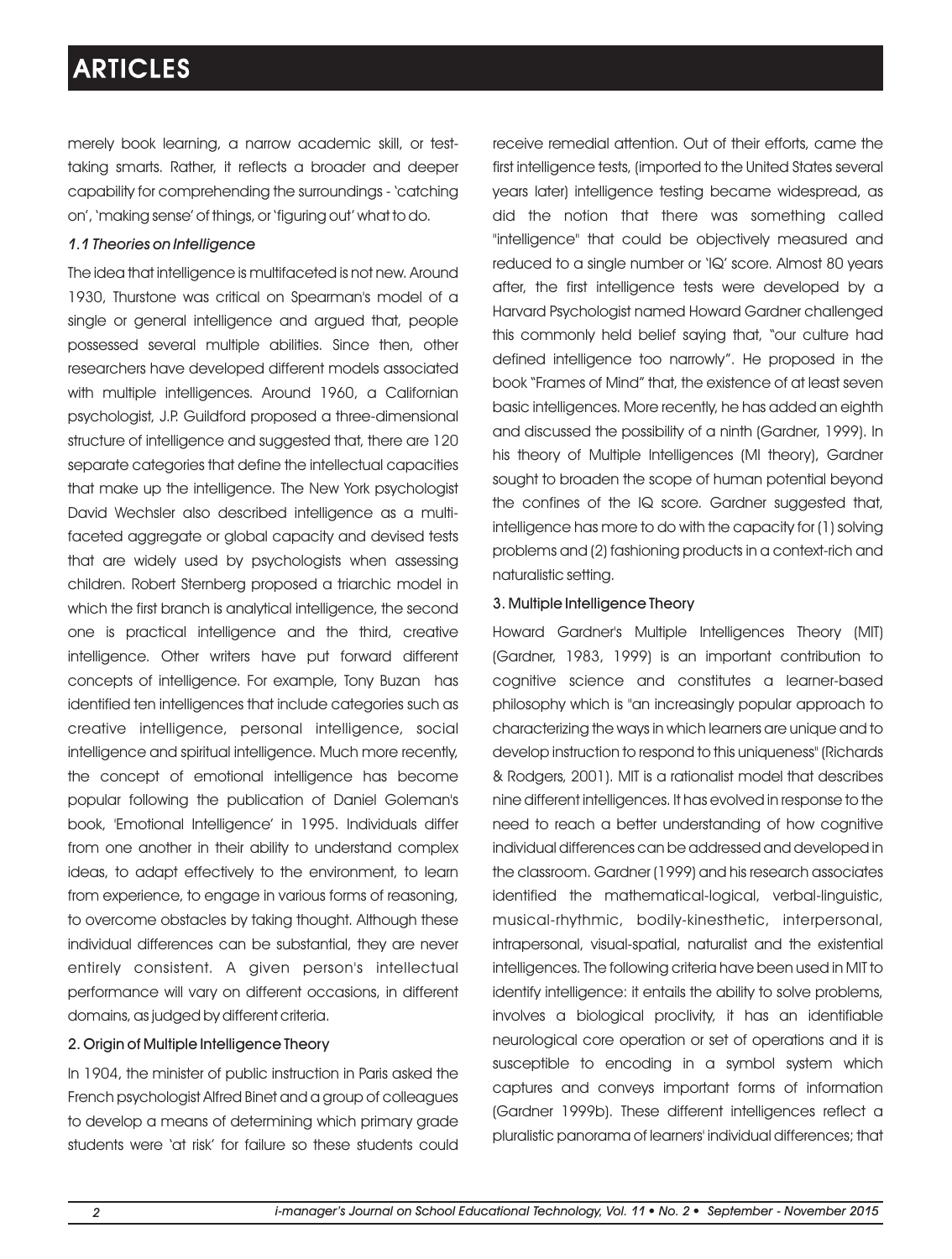they are understood as personal tools of each individual possesses to make sense out of new information and to store it in such a way that, it can be easily retrieved when needed for use. The different intelligences are of neutral value; none of them is considered superior to the others. In their basic form, they are present to some extent in everyone, although a person will generally be more talented than others. Each of these frames is autonomous, changeable and trainable (Armstrong, 1999) and they interact to facilitate the solution of daily problems.

### *3.1 Essence of Multiple Intelligence Theory*

According to Gardner, all individuals possess each of the eight intelligences to some extent, although individuals will differ in the degree of skills and in the nature of their combination. Gardner stresses that, it is the interaction between the different intelligences that is fundamental to the workings of the mind and that in the normal course of events, the intelligences actually interact with, and build upon, one another. The main messages arising from Gardner's model are set out below.

- All are born with a unique mix of all eight intelligences.
- ·Intelligences combine in complex ways.
- ·There are many ways to be intelligent within each category.
- ·Most people can develop each intelligence to an adequate level of competency.
- ·Schools tend to focus mainly on two intelligences, those associated with academic intelligence, that is, linguistic and logical/mathematical.
- The school curriculum should be better balanced in order to reflect a wider range of intelligences.

Multiple intelligences provide a wide variety of identifiable areas of knowledge and skills beyond traditional verbal and numerical to personal, social and creative. By focusing on these and other intelligences, pupils can more easily discover that they have strengths and use the resulting gains in confidence to develop those areas in which they are not so strong. Multiple intelligences can be used as a conceptual framework for organizing and reflecting on the curriculum. Teachers can use the theory of multiple intelligences to get to know each pupil's dominant

strengths and areas for development. In applying theories of intelligence in the classroom, it is important that teachers do not categorize or compartmentalize the learners, but instead, recognize that pupils are strong in some aspects of intelligence and less strong in others. All young people should be provided with learning opportunities that help to nurture and develop their talents and abilities, and assessment methodologies should reflect the multiple nature of intelligence. MIT in a classroom can help teachers to give recognition to the holistic nature of learners and to address student diversity. It enables teachers to organize a variety of contexts that offer learners a variety of ways to engage in meaningful and strengthen the memory pathways; it is a teacher-friendly tool for lesson planning that can increase the learning standards and therefore create favorable motivational conditions.

#### *3.2 Characteristics of Learners with Different MI*

All Learners are intelligent to varying degrees in eight ways. Each learner has a unique profile. One may be very strong in one or two intelligences, medium in a few, and perhaps weak or empty (not yet filled) in one or two. Consequently, one may have four or five intelligences that are equally developed and two that are less developed. The important thing is to identify and build up one's strength to modify and increase the less developed intelligences in students. The following descriptions can be helpful to identify learners with basic personal characteristics, traits, behaviors, and preferences for each of the eight intelligences.

#### *3.2.1 Learners with Verbal or Linguistic Intelligence*

These are students with high verbal/linguistic intelligence words. They prefer to process information through words and language versus pictures. They may prefer oral or written methods, or excel in both. They are sensitive to the meaning, order, and sound of words; and use varied language. They are avid talkers and good speakers. They like to explain, convince, and persuade through words. They enjoy and excel at word games. They are good at listening, reading and telling stories. They enjoy rhymes, poetry and have good memory recall for names and dates.

*3.2.2 Learners with Logical/Mathematical Intelligence*  Students with high logical/mathematical intelligence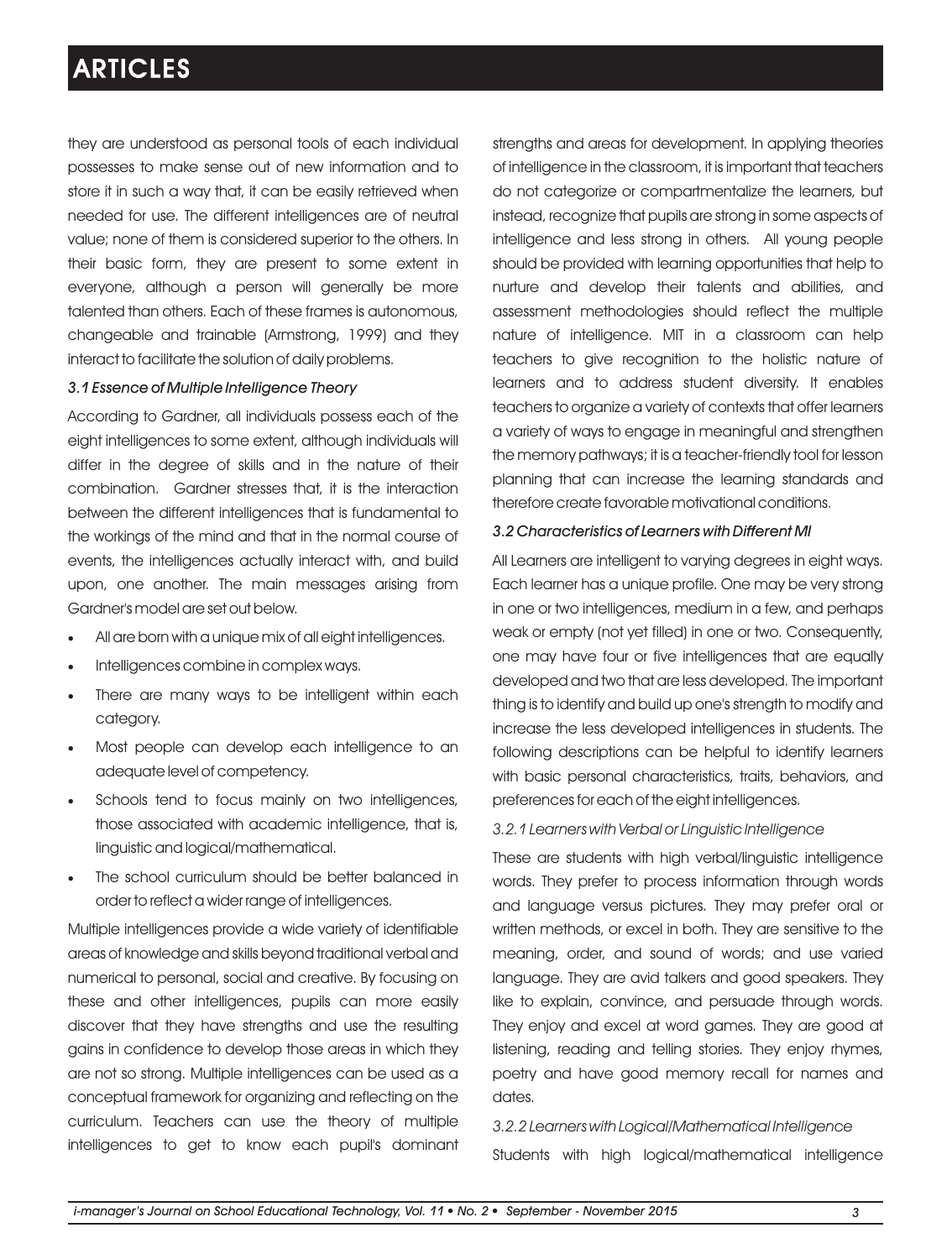create order out of chaos by analyzing, grouping, and categorizing. They recognize relationships, connections, and patterns more easily than students with less logical intelligence. They are able to handle long chains of reasoning and prefer reasons for doing things. They possess good inductive and deductive reasoning. They are quick in learning equivalences, and asks a lot of 'why' and 'how' questions. They solve problems rapidly. They are good at predicting, analyzing and theorizing. They are very strong at Math problem solving skills. The students with this intelligence, enjoy board games and games with rules.

### *3.2.3 Learners with Musical Intelligence*

Students with high musical intelligence learn best through sound, rhythm, and music. These students learn better when music is playing and through the musical metaphors. They are able to perceive pitch, tone, and rhythmic pattern. They have well developed auditory sense and discrimination. They are able to create, organize rhythmically, and compose music. They pick up easily and create melodies/rhythm fastly. They remember songs easily and are able to sing or play instruments. They are sensitive and drawn to sounds. They possess 'schemas' for hearing music; can be seen constantly humming, tapping, and singing.

#### *3.2.4 Learners with Visual/Spatial Intelligence*

Students with high visual intelligence process information best using pictures, visuals, and imagery. They have a sense of direction and an ability to think and plan in three dimensions. They are able to create complex mental images, possess active imagination. They are able to find their way mentally and physically around environment. They can see the physical world accurately and translate it into newer forms. They have the ability to see things in relationship to others and use 'mind maps' extensively. They use imagery and guided visualizations. They have preference to visual support (video), pictures, photos, charts, posters. They organize space, objects, and areas. They are good at designing and decorating.

#### *3.2.5 Learners with Body/Kinesthetic Intelligence*

Students with high kinesthetic intelligence process information through their bodies-through muscle, sensation, and movement. Their bodies are their avenue to learning and understanding any content or subject and are also their preferred form of self-expression. They possess a fine-tuned ability to use the body and handle objects (fine and gross motor). They can express emotions through bodily movement and enjoy physical movement and dance. They prefer constant movement-like to get up and move around quite often. They are committed to comfort and use body to accomplish a task. They experience a strong mind/body connection. They expand awareness through the body and experience a total physical response. They are naturally good at creative drama.

#### *3.2.6 Learners with Interpersonal Intelligence*

Students with high interpersonal intelligence process information through relatedness to others. It is in relationship to and with other people that they best understand themselves and the world. They are able to notice and discern subtleties among others, such as moods, temperaments, and feelings. They discern underlying intentions, behavior, and perspectives. They easily make friends and enjoy the company of others. They are able to get into the perspective of another. They respond to verbal and nonverbal communications-facial cues and body movements. They recognize and empathize with others' feelings. They are able to negotiate and handle conflict resolution. They work cooperatively in a group and also work well with a diverse group of people. They possess good communication skills and would love to talk and influence.

#### *3.2.7 Learners with Intrapersonal Intelligence*

Students with high intrapersonal intelligence have a strong sense of themselves, their needs. They are self reflective and in touch with themselves. They may be the nonconformist individuals who march to their own drummer. They possess well developed sense of self. They have awareness and expression of different feelings. They have self reflect and are mind power. They are able to think about thinking (metacognition). They often have day dream and enjoy self discovery. They write prose, poetry, or journal writing introspectively. They are excellent self planners and are good at goal setting. They enjoy solitude and like to think alone. They have an understanding of their own strengths and weaknesses.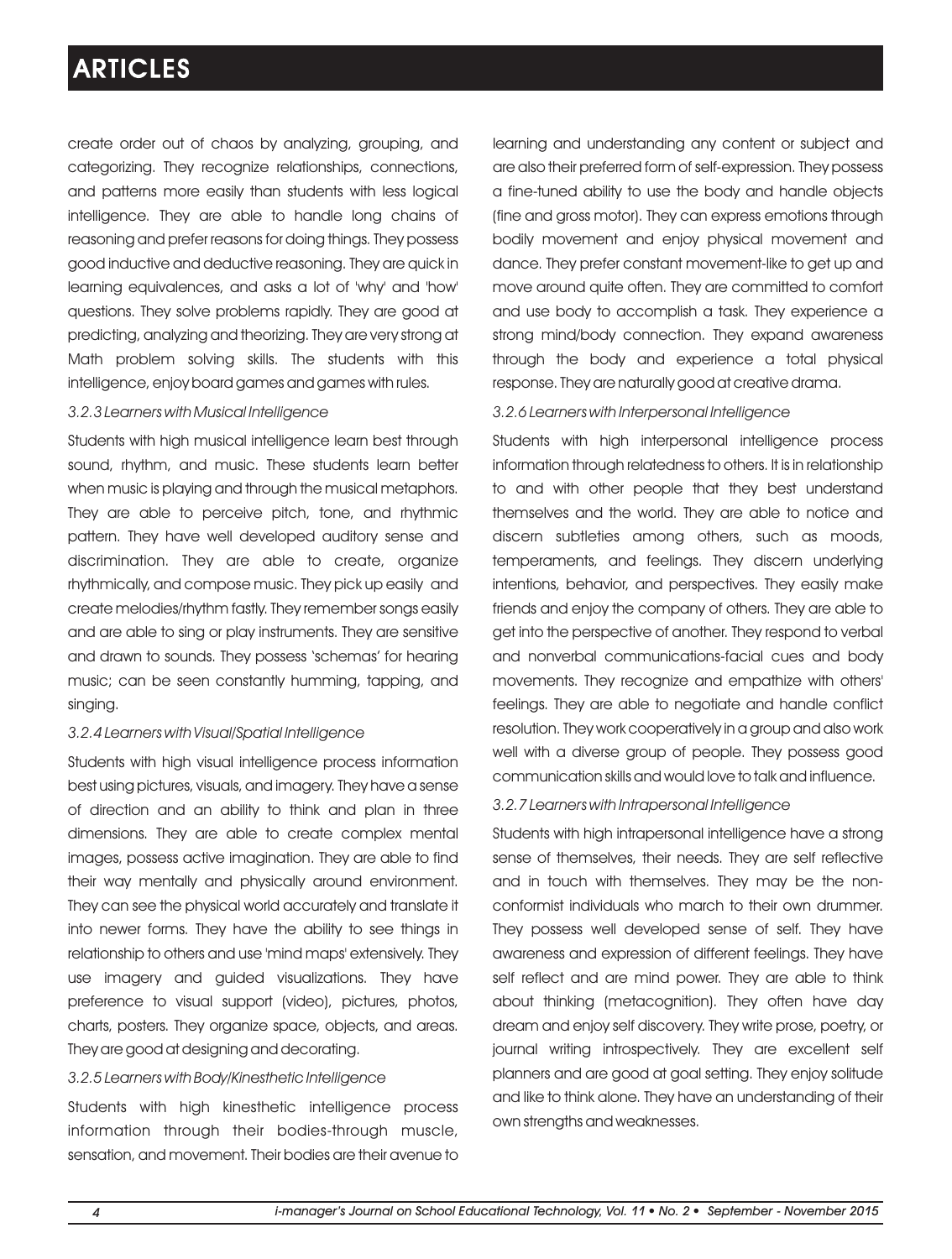### *3.2.8*

The students with high naturalistic intelligence used to identify and organize naturally occurring patterns. These patterns can consist of fauna and flora, weather and seasons, and man-made objects. They have expertise in the recognition and classification of the numerous species - the flora and fauna. They possess knowledge and interest of an individual's environment. They are sensitive to other natural phenomena like cloud formations, mountains, etc.

#### *3.2.9 Learners with Existential Intelligence*

The students with high Existential Intelligence can be described as 'fully aware' of the cosmos - of its diversity, complexity, interconnected threads, and its wonders. Frequently, these are the children who persist in asking those "big" questions that adults cannot or will not answer. It involves an individual's ability to use collective values and intuition to understand others and the world around them. Students who excel in this intelligence typically are able to see the big picture. They seek meaningful learning. They look for connections across the curriculum. They like to synthesize ideas based on their learning. They develop a strong identity with their neighbourhood and town. They express a sense of belonging to a global community. They like to get involved in social and political causes.

#### *3.3 Application of MI Theory in Classroom*

The idea of multiple intelligences comes out of psychology. It is a theory that was developed to document the fact that human beings have very different kinds of intellectual strengths and that these strengths are very important in how kids learn, people represent things in their minds, and people use them in order to show what it is that they have understood. If all had exactly the same kind of mind and there was only one kind of intelligence, then teaching could be the same way for everybody in the classroom, and assess them in the same way and that would be fair. But once it is realized that students have very different kinds of mind, different kinds of strength – some are good in thinking spatially, some in thinking language, others are very logical, other people need to be hands on and explore actively and try things out then education, which treat everybody the same way, is actually the most unfair education. In a classroom of students with diverse

intelligences, it becomes imperative for the teachers to study and identify the students with the different intelligences. Teachers when they integrate Multiple Intelligence Theory into the lesson planning, teaching strategies and assessment techniques, they can experience and find that the understanding comprehension and assimilation of the subject knowledge is much better as compared to the traditional style of adopting one teaching method for the whole class of students with different intelligences.

#### *3.4 Scope for MI Instructional Strategies in Classroom*

According to the statements quoted by Jenkins (1997), and Deming, all children should be seen to be born 'as motivated' which rather than believing that students should be 'motivated', which suggests that trainers do not need to know how to motivate students, rather they should know what decreases students' motivation. When a teacher always uses the method, he/she finds the easiest and fails to meet students' needs, hence the students' motivation is affected negatively. There are many possible methods which can be applied in a classroom setting. What is important is to select methods and techniques which are appropriate for the subject and which enable active participation of the students. Thus, motivation and discipline problems will be eliminated and more permanent learning behaviors will be ensured. The use of Multiple Intelligence Theory in a classroom setting can solve possible motivation and discipline problems. However, Gardner always suggests that, Multiple Intelligence Theory is not an Education prescription; that this theory can always be applied in education; that it is the trainers who will detect the areas to which this theory will be applied; and that the teaching activity to be performed according to this theory does not have one specific way. Gardner underlines the need to handle nearly all issues (in the application phase) by using different methods from storytelling to regular discussions and artistic research (Vickers,1995, pp.130-131). An important result is obtained when inspecting from a different perspective. Since all children do not learn with the same method, it will be possible to reach more children using this approach. Gardner calls this attractive approach, figuratively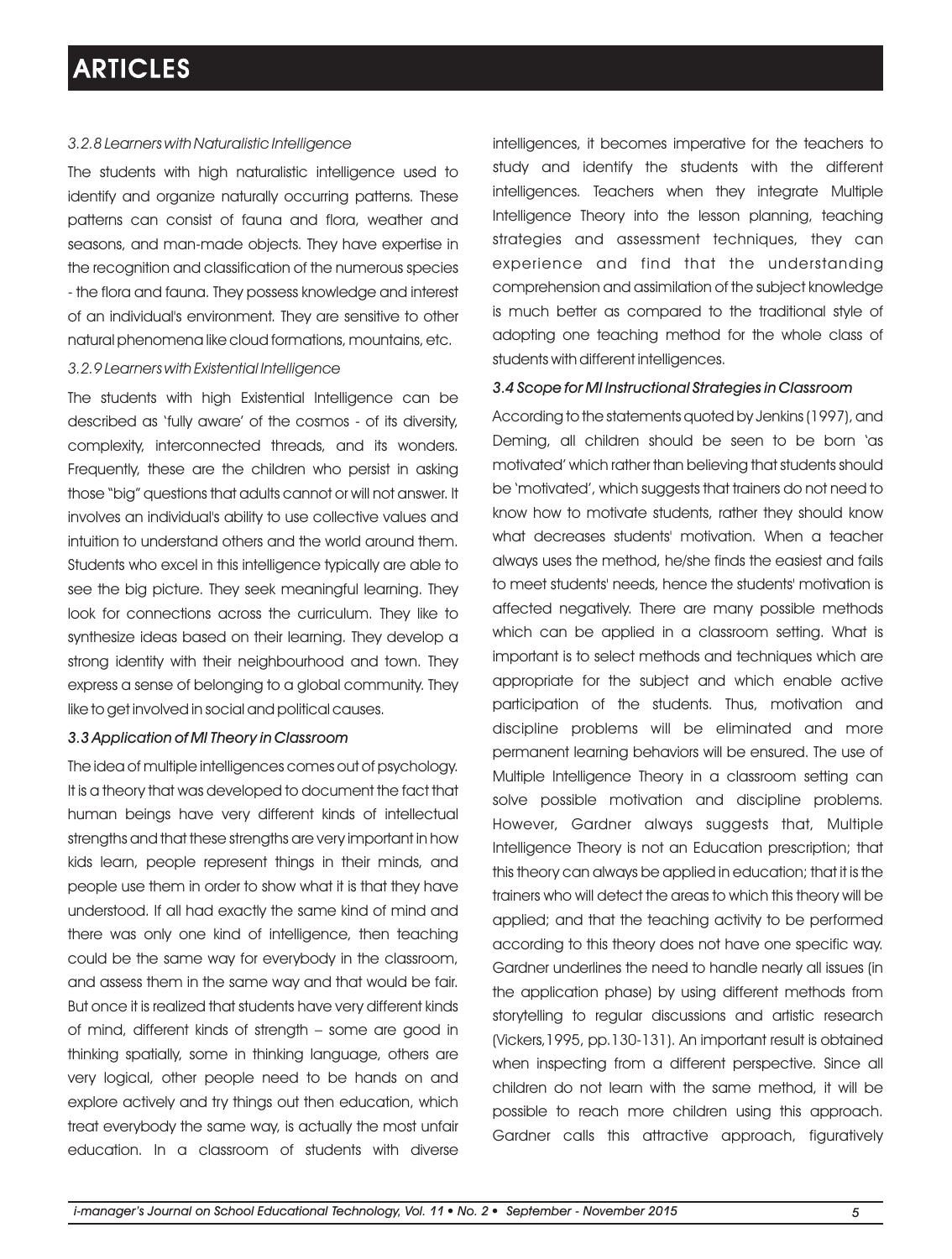speaking 'different windows into the same room'. When students observe that, a teacher can explain a piece of information using a number of different ways, they understand what it means to be an expert and also discover that they can also explain a specific subject in more than one way.

#### *3.5 Learning Styles of Students*

The way in which students' process information like how well they learn and how well they retain knowledge is directly related to the learning style of the individual. Teachers have long felt that if they lecture and tell students the same thing over and over again, the student will learn and understand a particular science of concept. This learning style and instructional technique were traditionally thought of as the way that the majority of people learn. Now, it does not hold true. Not everyone learns best with a single instructional technique. Students actually learn best through various styles: learning by seeing, learning by hearing, learning by doing, learning with music, learning by analyzing, and learning by discussing. Students process information according to their relationship to the individual. They learn by listening and sharing ideas, they perceive information concretely and process it reflectively, they tackle problems by reflecting alone and then brainstorming with others, and they view experiences from many perspectives. These learners are usually insightful and have a need to become personally involved with their learning. Those who acquire knowledge best through conceptual learning are goaloriented that solitary learners who tackle problems with the logic. They perceive information abstractly and process it reflectively form theory and concepts, by integrating observations into what is known and think sequentially. Students who are actively involved in their own learning thrive during manipulation of objects or when presented with a problem to be solved. They are the 'how things work' learners. They love a challenge and will cut right to the heart of the matter. They perceive information abstractly and process it actively and also excel in down-to-earth, handson problem solving, and tackle problems by acting without consulting others. Some students learn through selfdiscovery. Such students are stimulative, impulsive, and enthusiastic; avoids isolation; and seeks to energize others.

However, the drawback to all of this enthusiasm is that he/ she will often take on too many responsibilities and a result will often not complete a task. These learners perceive information concretely and process it actively; are impulsive and intuitive; and thrive on challenges and crises.

#### *3.6 Instructional Techniques*

Students have different learning styles and multiple intelligences. This has implications for the design and execution of a Lesson plan or any teaching situation. Science teachers should think these with equal important and aim to reach a broader range of talents and skills. This philosophy contradicts the traditional educational systems of teaching science that typically emphasize the development and use of verbal and mathematical intelligences (Brualdi, 1996). Consideration of the various learning styles and intelligences of participants in learning, science requires that, the teachers select instructional techniques that engage most or all of the intelligences and learning styles. This not only excites students about learning, but it allows a teacher to reinforce the learning concept in various ways. By activating a wide assortment of intelligences, a teacher can facilitate a deeper understanding of the subject matter, and a student's ability to observe, memorize, and recall facts will be significantly higher (Maner, 1997). Although each learner has his or her own characteristics, it is important to realize, just as Gardner did, that some of these characteristics overlap. One instructional technique may address the needs of more than one learning style or intelligence. The instructor may draw on various instructional technique and accommodating all the learning styles during the period of teaching. Such techniques involve offering materials to read, giving puzzles or riddles to solve, composing music for the theme, holding group discussions on the topic, creative expression of the concept, allowing making models, taking on field trips so forth and so on.

### *3.7 Survey of Multiple Intelligence of Class*

If teachers gain an understanding of the strong and weak intelligences of the students in their classrooms, they can better direct instruction to appeal to the students' strengths as well as improve upon their weaknesses. Questions arise as to the kinds of activities that best promote multiple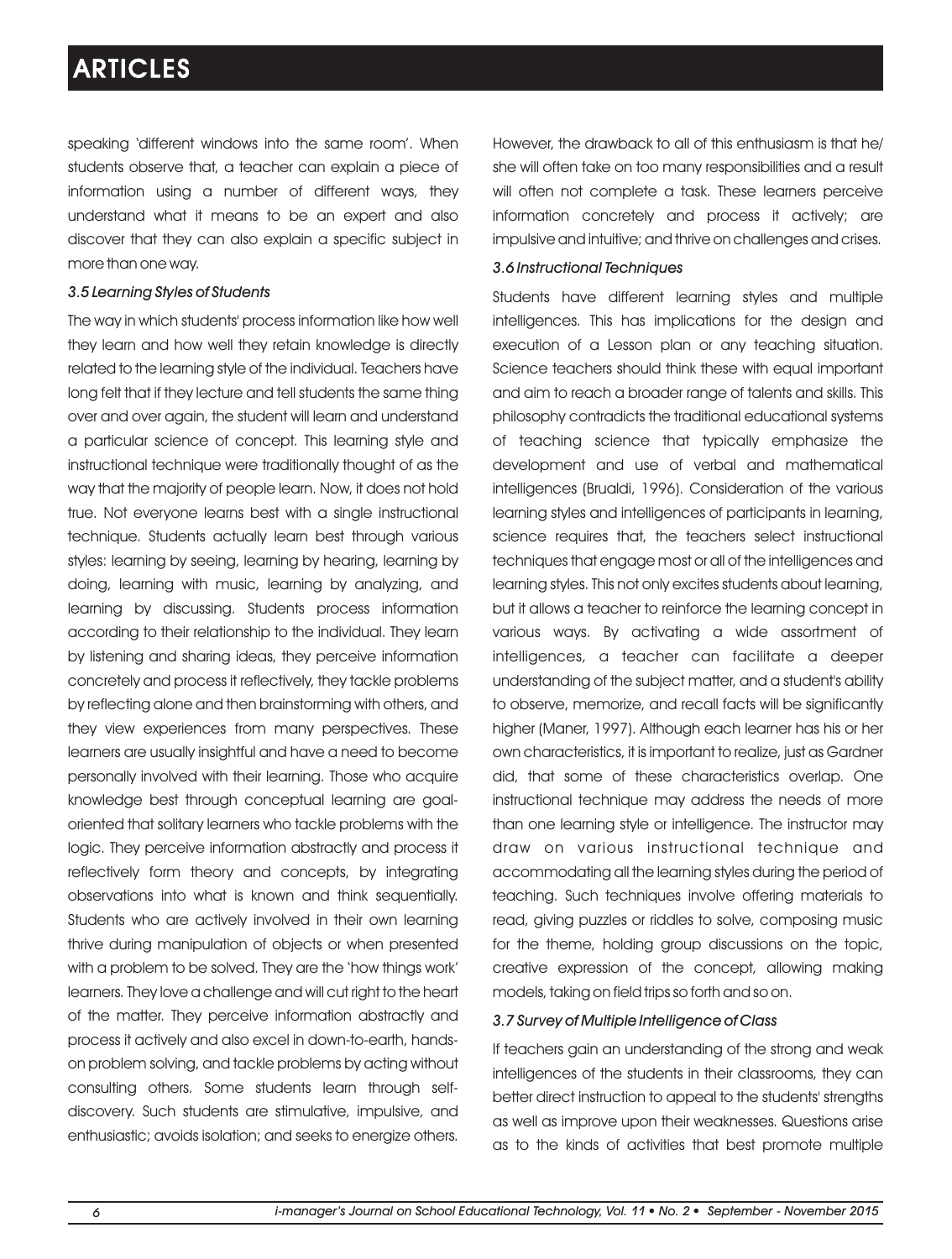intelligences in the classroom. Applying Multiple Intelligence Theory in the classroom is meaningful because it promotes a change in the methodologies of teaching strategies through the sole use of drill worksheets; dialogue memorization, field visits, experiments; dramatizations and flow charts, which in recent years are called as "performance – based activities". In order to integrate the MI strategies into lesson planning, it is imperative to understand the students in the classroom related to their dominant intelligences. There are many standardized tests developed by the Educationists and psychologists such as the MI Questionnaire by Dr. Terry Armstrong, Birmingham Multiple Intelligence Test, Connell MI Test, etc. These tests can help the teachers determine which intelligences are strongest in each of his/her student. The teacher can also use it to find out which intelligences the learner uses most often. The teachers on administering the above questionnaire / test can find the Multiple Intelligence of each of the learner. The knowledge on the Multiple Intelligences of the class will facilitate the teacher to structure his/her lesson – plan with activities pertaining to the learning style and MI of each student of her class. The teacher executing the lesson –plan with integrated MI activities relevant to the concept of learning, can find that she/he is able to reach to each and every student of the class and the learning ability of the entire class is progressive.

### *3.8 Lesson Plan*

Planning of a lesson is very essential for every teacher to conduct the lesson in an orderly fashion and allows the student to know what they learn. Preparing a good lesson plan will increase the confidence of the teacher to proceed. Before the preparation of the plan, it is required to identify the learning objectives for the class, then design appropriate learning activities that well fits into the syllabus.

### *3.8.1 Traditional Lesson Plan*

Traditionally the teachers prepare lesson plans or unit plans under the following headings:

*Aim:* The objective or the learning outcomes of the lesson is listed.

*Motivation:* The way in which the teacher takes the class from the 'known to unknown' / 'simple to complex' / 'abstract to concrete' is expressed.

*Presentation:* The teacher share the methodology used to transact the lesson content to the students is charted.

*Resources:* The teaching resources used for the lesson is planned.

*Review:* The method by which the teacher recalls or revises the content is planned.

*Evaluation:* The teacher lists the activities by which the learners' understanding is assessed.

*3.8.2 Lesson Plan Integrated with MIT Activities*

Teachers using multiple-intelligences approach strive to present subject matter in the ways that allow students to use several intelligences. The teachers can meticulously chart out the Lesson –Plans incorporating the activities for each of the Multiple Intelligences of the students relevant to the concept to be taught. The following activities and strategies can help teachers strengthen and support the development of each of the students' intelligences. When teachers begin systematically to implement these multiple strategies to teach any subject, concept, or activity, they will naturally meet the individual needs of more children. As Colin Rose states, "The more ways you teach, the more people you reach." By adopting the lesson plan shown in Figure 1 which is integrated with MI activities, the students comprehend better because they learn the way they understand. The different MI activities reinforce their learning. All the students of the class gain opportunity to enhance their less dominant intelligences too.

### *3.9 Suggested MI Activities to Integrate In Lesson Plan*

### *3.9.1 Verbal/Linguistic Activities*

Choral speaking, declarizing, storytelling, retelling, speaking, debating, presenting, reading aloud, improving vocabulary, emergent/creative writing, writing and reading reports/essays, taking and giving dictation, giving and listening to verbal instructions (oral and/or written), lecturing, impromptu speaking, dramatizing, dialogue and discussion, publishing, telling jokes, listening to tapes, doing crossword puzzles, book making, non-fiction reading, researching, listening, process writing, writing journals comes under Verbal/Linguistics activities.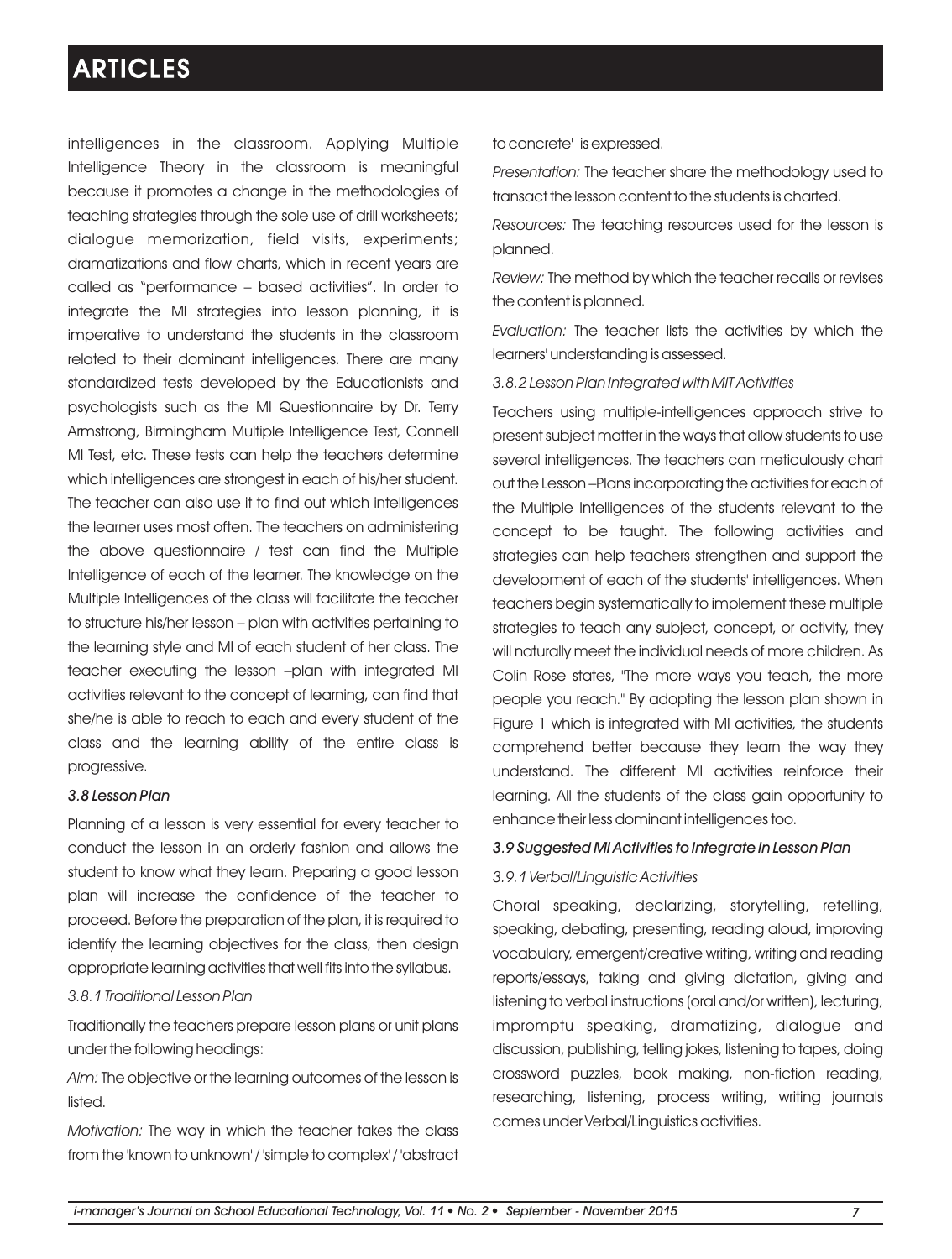

#### PLANNING AND THE MULTIPLE INTELLIGENCES

#### Figure 1. Lesson Plan

#### *3.9.2 Logical/Mathematical Activities*

Sorting and classifying objects or ideas, taking apart or fixing things, solving math problems, solving mysteries, riddles, puzzles, and word problems, measuring, coding, sequencing, exploring, outlining, grouping and calculating activities, creating timelines and sequences, comparing and contrasting, critical thinking, predicting, logic games, collecting data experiences that demonstrate change over time (e.g., before/after), using symbols and formulas, classifying, using manipulative, scientific model, using money, using geometry, playing pattern games, socratic questioning-especially open-ended and "what if" questions comes under Logical/Mathematical activities.

#### *3.9.3 Visual/Spatial Activities*

Using guided imagery, playing with patterns and designs, mind-mapping, taking pictures/photos, drawing/painting/sculpting, watching and making videos, creating charts and graphs, using color cues and organizers, circle/line dancing, changing teaching locations, rearranging the room to suit the subject or project, giving or taking visual/spatial instructions, visual metaphors, mapping stories, 3d projects, illustrating, sketching, patterning, visual puzzles comes under Visual/Spatial activities.

### *3.9.4 Body/Kinesthetic Activities*

Role playing/drama, playing sports, playing physical games such as pictionary or charades, dancing, miming, using physical gestures, physical exercise, "hands-on" activities, changing seats and moving to different learning stations/centers, creating new room rearrangements, standing or moving while listening, learning a topic or idea with a physical gesture associated, taking things apart and tinkering, finger writing on palms or back, experiments, lab activities, physical arrangement, movement, physical education activities, crafts, dramatizing, cooperative groups, dancing are comes under Body/Kinesthetic activities.

#### *3.9.5 Musical Activities*

Listening to background, instrumental, or environmental music, unison recall activities, giving or listening to musical performances, singing, clapping and slapping memory games, rhythm, chants, and rap, setting new ideas to familiar tunes, using musical instruments, composing music, humming comes under Musical activities.

### *3.9.6 Interpersonal Activities*

Cooperative learning, working with a partner, group projects and games, creative drama/role playing, simulation, practicing empathy, win/win competition, peer teaching and buddy systems, subject drills with partners, Quizzing each other, discussion, getting and giving feedback, classroom parties, peer editing, sharing, group work, forming clubs, social awareness, conflict mediation, tutoring, brainstorming comes under Interpersonal activities.

#### *3.9.7 Intrapersonal Activities*

Guided imagery, thinking about how to solve a task/problem, meditation, journal writing, self assessment, personal contracts and goal-setting, silent reflection and review time for recall or thinking about what has been learned, emotional processing, focusing/concentrating, higher-order reasoning tasks, time to be alone, providing choices, setting, individual projects, journal log keeping,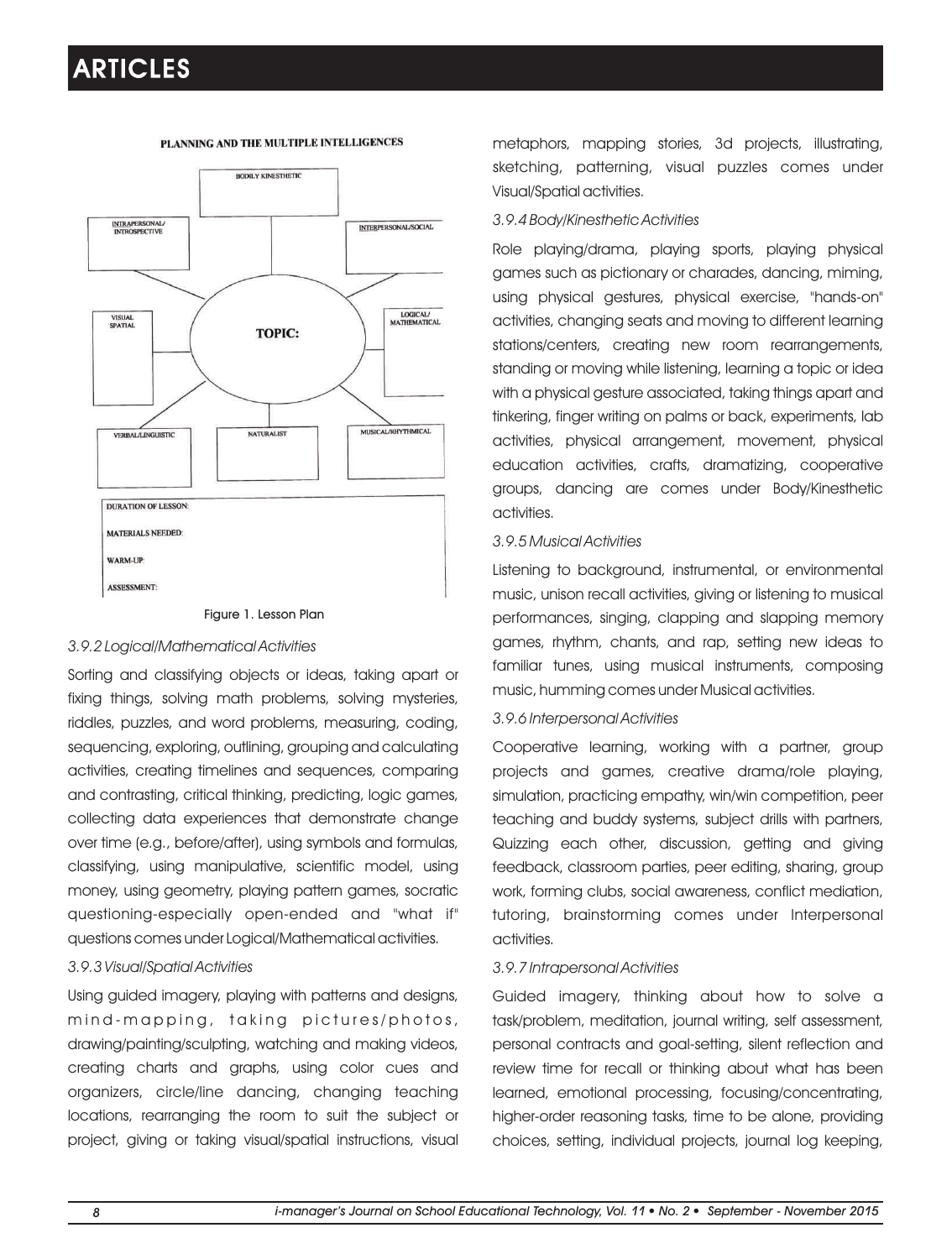independent reading comes under intrapersonal activities.

#### *3.9.8 Naturalistic Activities*

Reading outside, cloud watching, identifying animals, building habitats, indentifying plants, dissecting, using a microscope, nature walk, build a garden, studying the stars, bird watching, collecting rocks, going to the zoo comes under naturalistic activities.

#### *3.9.9 Existential Activities*

Planning a charity event, maintaining a current event's notebook, art replicas, staging dramas comes under existential activities.

Investing time and effort into planning and constructing lesson plans will result in an optimal educational outcome. Numerous instructional techniques can be employed, but various ways are needed to evaluate the students. Assessment that truly reflects what a student has learned can be accomplished through group projects, journals, artwork, and portfolios. As Gardner believes, students should be encouraged to use their strongest domains and help them to develop their less dominant abilities and reflect on and analyze their own learning styles and ways of thinking. They must learn to think about how they think and learn (Brualdi 1996).

### *3.10 Implications of Multiple Intelligence Instructional Strategy*

Professor Howard Gardner's ideas on multiple intelligences have had most appeal in the classroom where they confirm what teachers know from their everyday experience, namely that pupils have different skills and capabilities. The theory can be used to discuss what we mean when we describe people as being 'intelligent', 'able', 'gifted', 'talented' or 'clever' to remind students that everyone is good at something and has difficulty with others. Gardner is extremely critical of traditional school systems, which he says based on outdated models that regard intelligence as fixed and general. He also believes that, schools place far too great an emphasis on logical/mathematical and verbal/linguistic intelligences and in doing so, they fail to develop other talents and capacities of young people. Multiple intelligences provide a wide variety of identifiable areas of knowledge and skills beyond the traditional verbal and numerical to include the personal, social and creative. By focusing on these and other intelligences, pupils can more easily discover that they have strengths and use the resulting gains in confidence to develop those areas in which they are not so strong. Multiple intelligences can be used as a conceptual framework for organizing and reflecting on the curriculum. Teachers can use the theory of multiple intelligences to get to know each pupil's dominant strengths and areas for development. In applying theories of intelligence in the classroom, it is important that, teachers do not categorize or compartmentalize the learners, but instead recognize that pupils are strong in some aspects of intelligence and less strong in others. All young people should be provided with learning opportunities that help to nurture and develop their talents and abilities, and assessment methodologies should reflect the multiple nature of intelligence.

#### Conclusion

Howard Gardner's Theory of Multiple Intelligences honors and promotes the development of all eight avenues of intelligence in young children. This approach provides a framework to identify how children learn to build on their strongest assets; to help them become more intelligent by exposing them to a variety of ways of learning; to better individualize for their interests and needs; and to use teaching strategies that make learning more efficient, successful, and enjoyable for all children. Meaningful learning experiences can be administered using multiple teaching tools and strategies and by building positive, supportive relationships with children. Through environments that offer a variety of stimulating, hands-on materials that children individually select and by creating learning centers that provide natural opportunities to move, be active, and fully engaged in either solo or small group experiences, teachers better serve and meet the needs of more children. "All students can learn and succeed, but not all on the same day in the same way"- William G. Spady. With MI Integrated Lesson-Plans, teachers can reach all students with all intelligence profiles. With a large array of MI Activities, the teachers can match all students' intelligences; can make the curriculum attractive and engage to students strongly in the corresponding